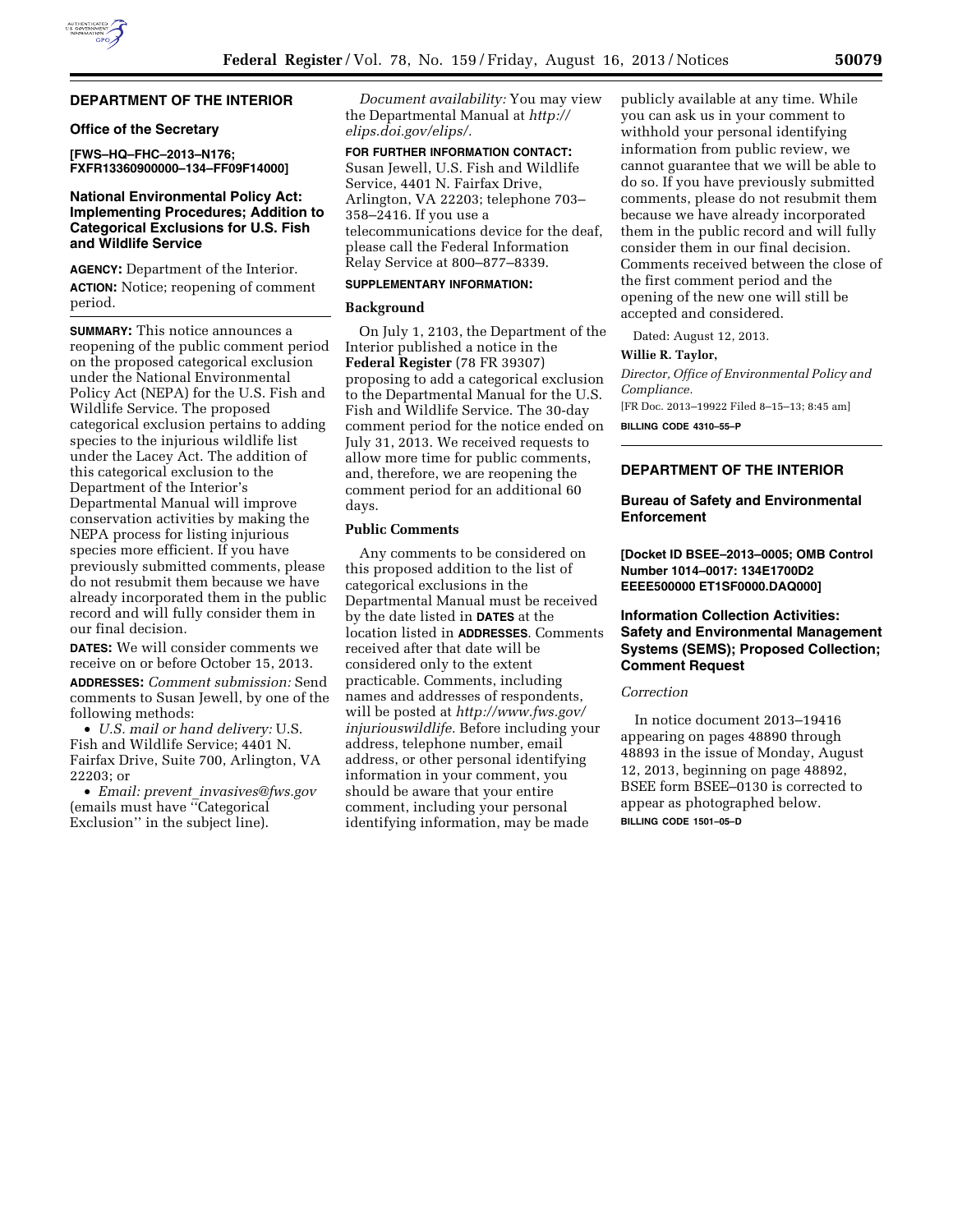# **U.S. Department of the Interior Bureau of Safety and Environmental Enforcement**

**OMB** Control Number 1014-xxxx OMB Approved Expiration Date: xx/xx/xxxx

# **SEMS Accreditation Body Application**

Under 30 CFR 250.1922, organizations requesting approval as an accreditation body must submit this application to BSEE that describes the process for assessing an audit service provider (ASP) for accreditation and approving, maintaining, and withdrawing the accreditation of an ASP. Requests for approval must be sent to DOI/BSEE, ATTN: Chief, Office of Offshore Regulatory Programs, 381 Elden Street, HE-3314, Herndon, VA 20170.

| Name    |                             |                                        |  |
|---------|-----------------------------|----------------------------------------|--|
| Address | -----------------------<br> | $1 -$<br>`ity/Ntate/<br>state/Zip<br>∼ |  |
| E-Main  |                             | Phone                                  |  |

# **Accreditation Information**

| Member of International Accreditation Forum (IAF)? |                                           |
|----------------------------------------------------|-------------------------------------------|
| Yes / No                                           | (If Yes, attach associated documentation) |

## **Most Recent Peer Review?**

(Attach associated documentation)

Describe how your accreditation process meets the requirements of section 6, requirement for accreditation of audit services providers performing SEMS audits and Certification of Deepwater Operations (COS-0204, or its equivalent, attach any documents necessary to support your case).

What is the scope of accreditation service that you provide? (Attach associated documentation)

| <b>SEMS</b> Audits | ISO 140000 | API Spec Q1 | Other (specify) |
|--------------------|------------|-------------|-----------------|
|                    |            |             |                 |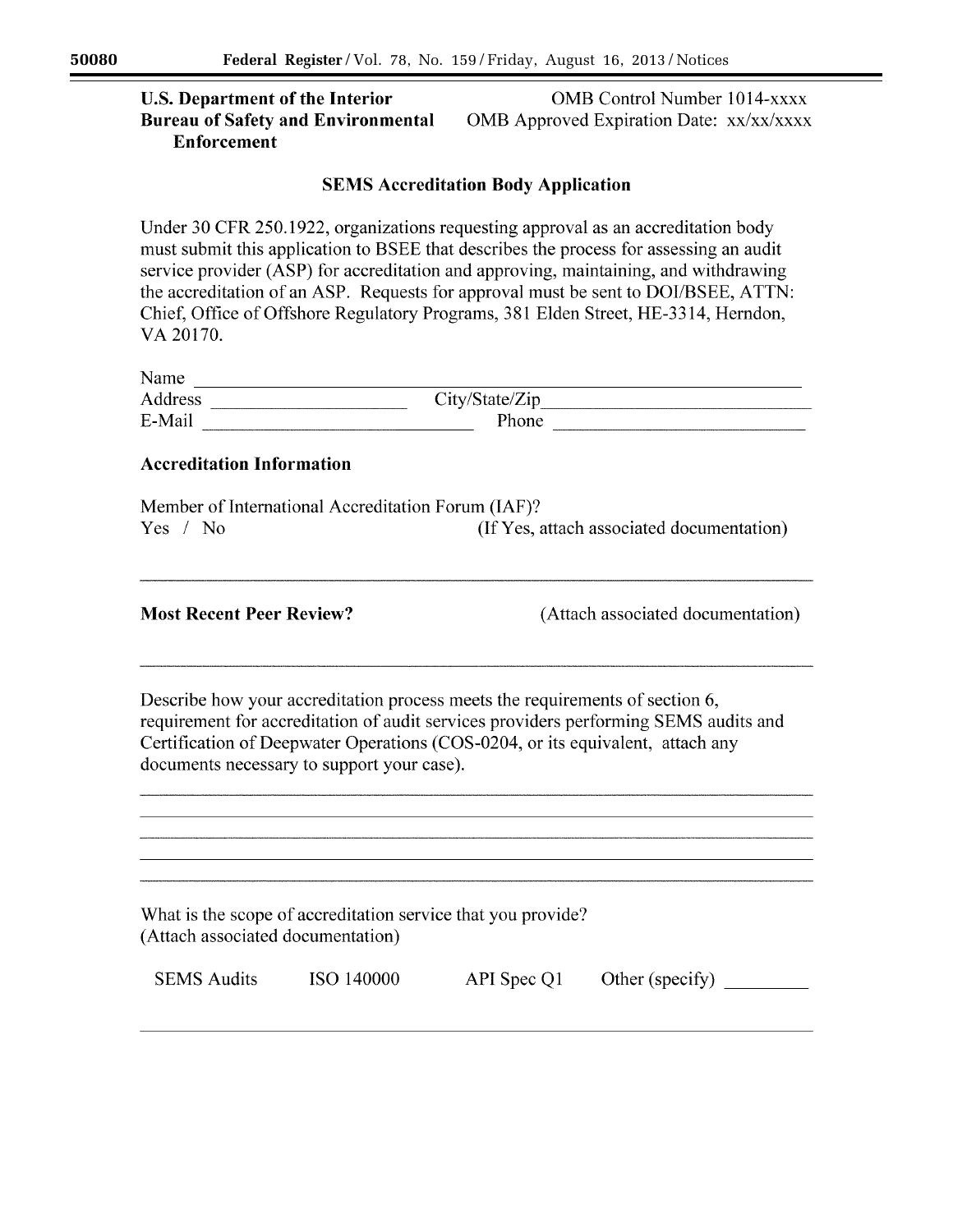### **BSEE** Form **BSEE-0130** (Mo/Year) Page 1 of 2

Do you have a website that is setup to load and display accreditation applicant names, final dispositions, expiration dates, and scope of accreditation? Yes/No If yes, provide URL

### **CERTIFICATION**

I certify that the information submitted on and with this form is complete and accurate to the best of my knowledge. I understand that making a false statement may subject me to criminal penalties under 18 U.S.C. 1001.

Name and Title: **Date: Date:** 

#### **Submission**

Include the following documents (as applicable) with your application:

- 1 Statement of Qualifications
- 2 State Certificate of Incorporation, Partnership or other legal entity
- 3 Charter or Articles of Incorporation
- 4 By-Laws
- 5 List of Board of Directors, Trustees, and/or Key Personnel
- 6 Most recent financial audit report
- 7 Current financial statements, Profit and Loss, or Statement of Activities
- 8 Description of Quality Management System
- 9 Description of process for determining whether to accredit an applicant
- 10 Any peer review reports or audits of compliance with ISO 9000, ISO 17011, or similar standards
- 11 Any other relevant certificates or business registrations
- 12 Official policies regarding: Impartiality, Confidentiality and Privacy, Conflict of Interest, and Records Management
- 13 Certificates of General Liability, Directors and Officers, Malpractice, or other insurance and bonding
- 14 Description of or official policy and procedures for handling complaints

**PAPERWORK REDUCTION ACT STATEMENT**: The Paperwork Reduction Act of 1995 (44 U.S.C. 3501 et seq.) requires us to inform you that this information is collected to implement the various safety and environmental provisions of the OCS Lands Act. We use the information to determine suitability for approval as an accreditation body. Responses are to obtain and/or retain a benefit and mandatory (43 U.S.C. 1334). Proprietary data are covered under 30 CFR 250.197. An agency may not conduct or sponsor, and a person is not required to respond to, a collection of information unless it displays a currently valid OMB Control Number. Public reporting burden of this form is estimated to average 16 hours per response, including the time for reviewing instructions, gathering and maintaining data, and completing and reviewing the form. Direct comments regarding the burden estimate or any other aspect of the this form to the Information Collection Clearance Officer, Bureau of Safety and Environmental Enforcement, 381 Elden Street, Herndon, VA 20170. **BSEE** Form **BSEE-0130** (Mo/Year) Page 2 of 2